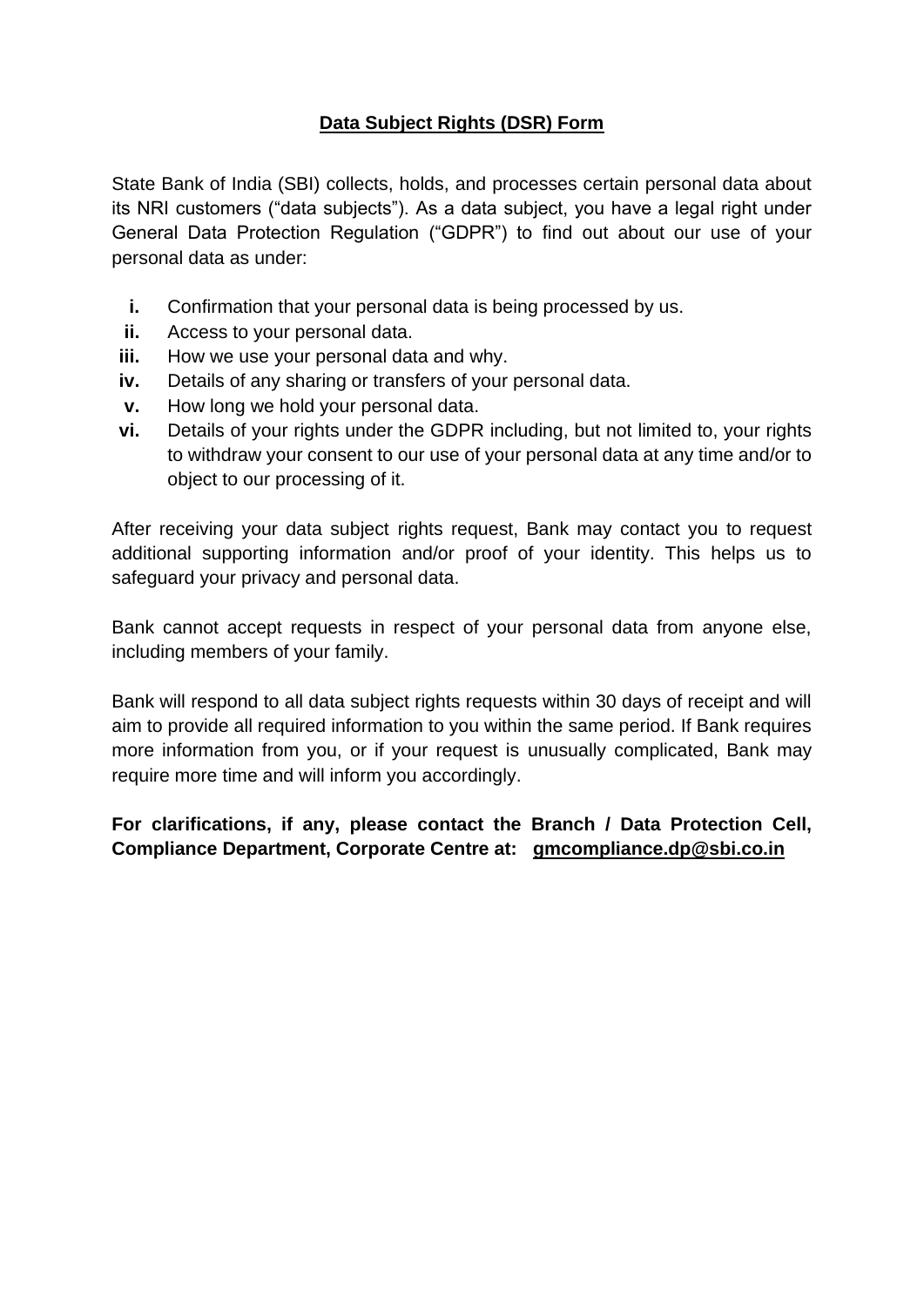## **State Bank of India Data Subject Rights (DSR) Request Form**

By completing the below details, I/we confirm that I/we are making a data subject rights request under GDPR for personal data collected, processed, and held by Bank.

| <b>Details of the Data Subject (Customer)</b>          |        |
|--------------------------------------------------------|--------|
| <b>Full Name</b>                                       |        |
| <b>Contact Details</b>                                 |        |
| <b>Country of Residence</b>                            |        |
| <b>Address</b>                                         |        |
| <b>Home Branch Name</b>                                |        |
| CIF / Account No.                                      |        |
| E-mail ID                                              |        |
| <b>Proof of Identity</b>                               |        |
| Document/s submitted for Proof of Identity             |        |
|                                                        |        |
| Details about your personal data                       |        |
| What category of personal data are you requesting for? |        |
| <b>Category</b>                                        | Yes/No |
| <b>Identification Information</b>                      |        |
| Financial                                              |        |
| <b>Professional Information</b>                        |        |
| Family                                                 |        |
| All Personal data                                      |        |
| <b>Others</b>                                          |        |
|                                                        |        |
| <b>Details about your request</b>                      |        |
| What is the category of your request?                  |        |
| <b>Category</b>                                        | Yes/No |
| Information regarding processing activities            |        |
| Access/Copies of Personal Data                         |        |
| Rectify personal data                                  |        |
| Withdraw consent to any processing                     |        |